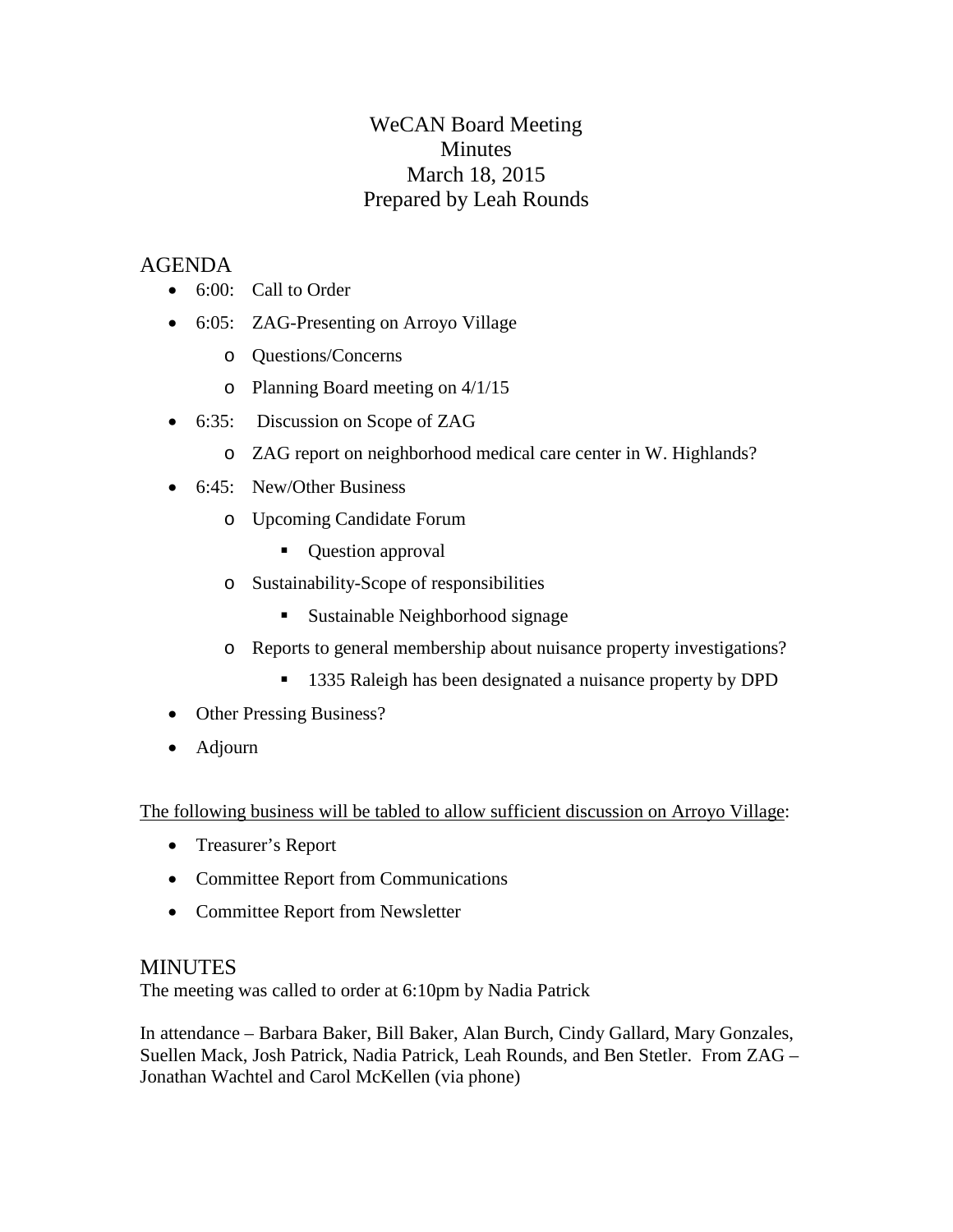Treasurer's Report (Cindy)

- Currently do not have a 2015 budget in place and the organization shouldn't be functioning without one. In the past there has been a finance committee to plan the annual budget. Last year the previous year's budget was used, need to look at last year's budget and add or take away things as needed.
- Budget discussion tabled until next month's meeting. Everyone send budget ideas/suggestions to Cindy before the next board meeting on April 22.
- Currently have about \$26k in the budget.
- Liability insurance needs to be renewed, need to decide on what donations will be made annually (to Confluence, neighborhood festival, etc.)
- Cindy will email out last year's budget and a reminder for budget suggestions

### Newsletter Committee (Bill)

- Metal recycling is down significantly, pay has dropped to \$70/ton. Bill will only continue with the metal recycling if it doesn't drop any lower. A-1 Plumbing continues to donate a lot of metal.
- In the past the metal recycling paid for the newsletter, but now it is not covering the whole cost. Costs \$135/month for printing.
- The Sustainable Neighborhood Network may be able to cover some of the costs, they've printed fliers for us in the past. Have done advertisements in the past, business card size for \$35 and double for \$60. Possible to donate your car for metal to WeCAN?

#### Communications Committee

- Maria can continue with the email blast
- Maria needs help redesigning the t-shirts.
- Barb will send Leah the original logo, and it can also be put in the shared documents folder
- Want to continue with the color blue, but get an updated version of the current logo. Nadia and Josh know a current graphic design student they could send it to

#### Old Business

- St. Anthony's update
	- o Larry Ambrose has filed a 106 appeal, an attempt to stop or delay the granted rezoning. Sloan's Lake Neighborhood Association is listed as a plaintiff and will shoulder most of the costs.
	- o Probably won't pass, but there is the concern that even if it's zoned for 12 stories, 4 story apartment buildings could be built.
	- o If we know who the judge on this will be, Nadia can file a \*\*\*
- Need to prioritize what WeCAN will work on in the neighborhood. If WeCAN is into a lot of things we risk spreading ourselves too thin. Need to know the time commitments from the board and where we should focus our time and energy. This discussion can continue with the budget discussion at next month's board meeting

Zoning Action Committee (ZAG)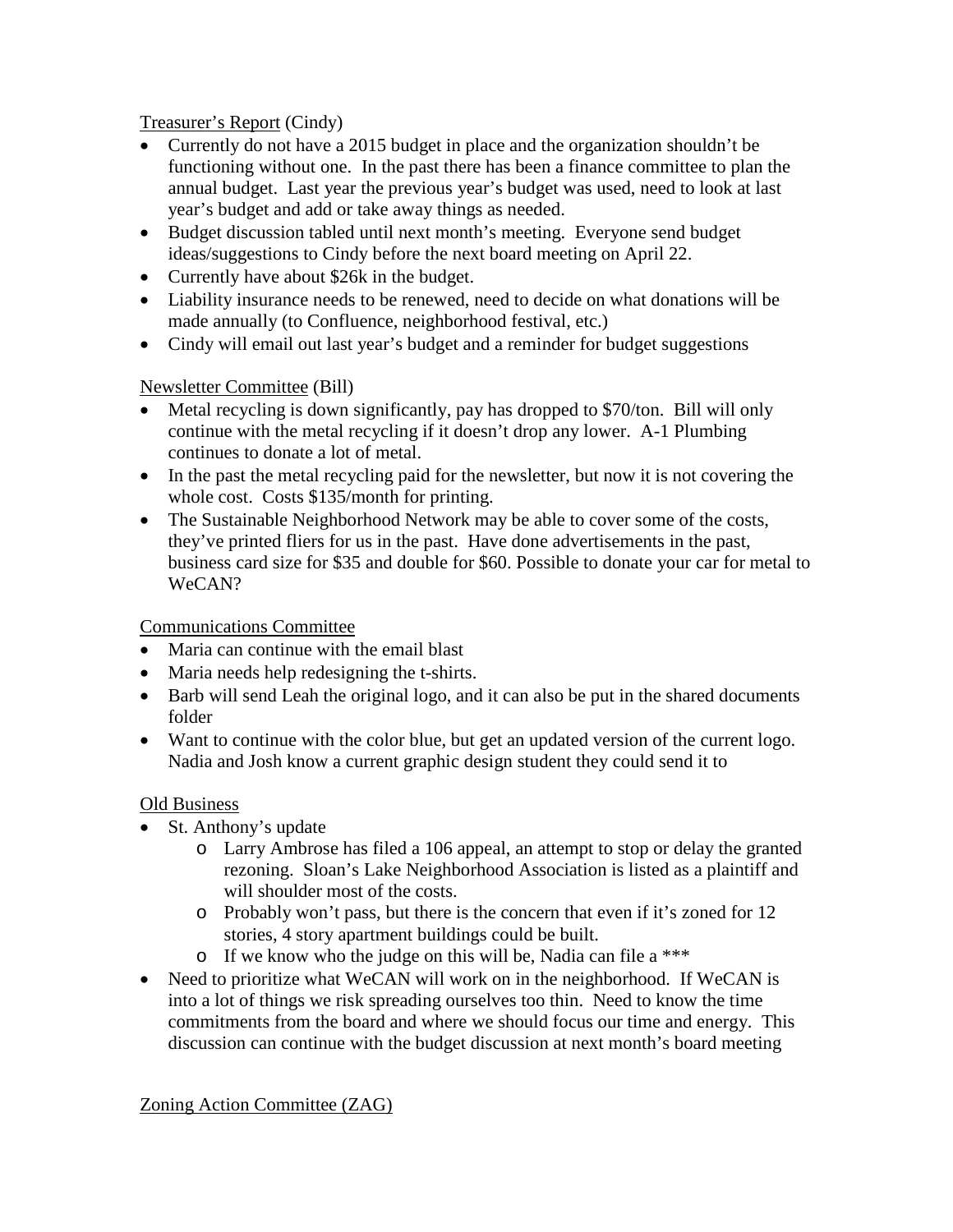- Presentation on the Arroyo Village Project
	- o ZAG saw no reason not to support the rezoning request
	- o The rezoning will reduce the density in that area and enable the project
	- o Questions came up regarding its fit into the West Colfax Plan and specifically the low-income housing piece. Only the DHA housing at  $13<sup>th</sup>$  and Knox Ct. is mentioned in the WC Plan, and it recommends this housing be of mixed income housing with a range of AMI's. This site would have below 50% AMI only
	- o Concerns came up on the design of the building, specifically the part that fronts the gulch and light rail station. A garage put a large flat wall facing the gulch. WC Plan calls for designs to embrace the gulch. The organizations involved say they are happy to listen to WeCAN's comments on the design.
	- o Project fits with Blue Print Denver and the Urban Residential use it will have a community room on the ground floor (for potential ESL classes, a preschool, programs for the light rail commuters)
- Questions and Discussion on Arroyo Village Project
	- o Anything in the current code that prevents them from building what they want? The existing code it mixed, it would just make it more consistent with the modern zoning and Blue Print Denver.
	- o The current shelter is adding 35 apartments for transitional/provisional housing. People can stay as long as they like, but they are assigned a case manager until they can transition into more permanent housing.
	- o Current shelter can have 75 beds, they only have 55 beds with about 10 more in the winter.
- Discussion on how to proceed with zoning issues that come through ZAG
	- o ZAG sees 3 general options 1) Some requests that come in don't need to be addressed and no action is necessary 2) Minor issues that we still want to weigh in on, and 3) Major projects that need more research. 2 and 3 will need procedures for expedited and normal ways to dealing with issues coming in.
	- o ZAG will take Nadia's Proposed Procedures and tweak them to better fit these needs. The board needs a procedure and mechanism to deal with zoning issues
	- o Board will give ZAG the authority to take care of any "no action" items at their discretion. Any questions on whether it is a non-action item or not can be brought to the board. Try this on a trial basis and see if it works for ZAG.
	- o ZAG will make recommendation, WeCAN board will be responsible for drafting letters of support
	- o Currently 3 people serving on the ZAG, the Co-Presidents can appoint additional members if they are needed.
- Discussion on the implications to the community due to this rezoning
	- o The planning board hearing for the rezoning is April 1
	- o ZAG can make a recommendation about a zoning, and normally the WeCAN board would have more time to discuss these issues. There needs to be time for this kind of discussion with opportunities for experts to come give opinions. Because of the moved hearing date there was not time for proper discussion on this issue